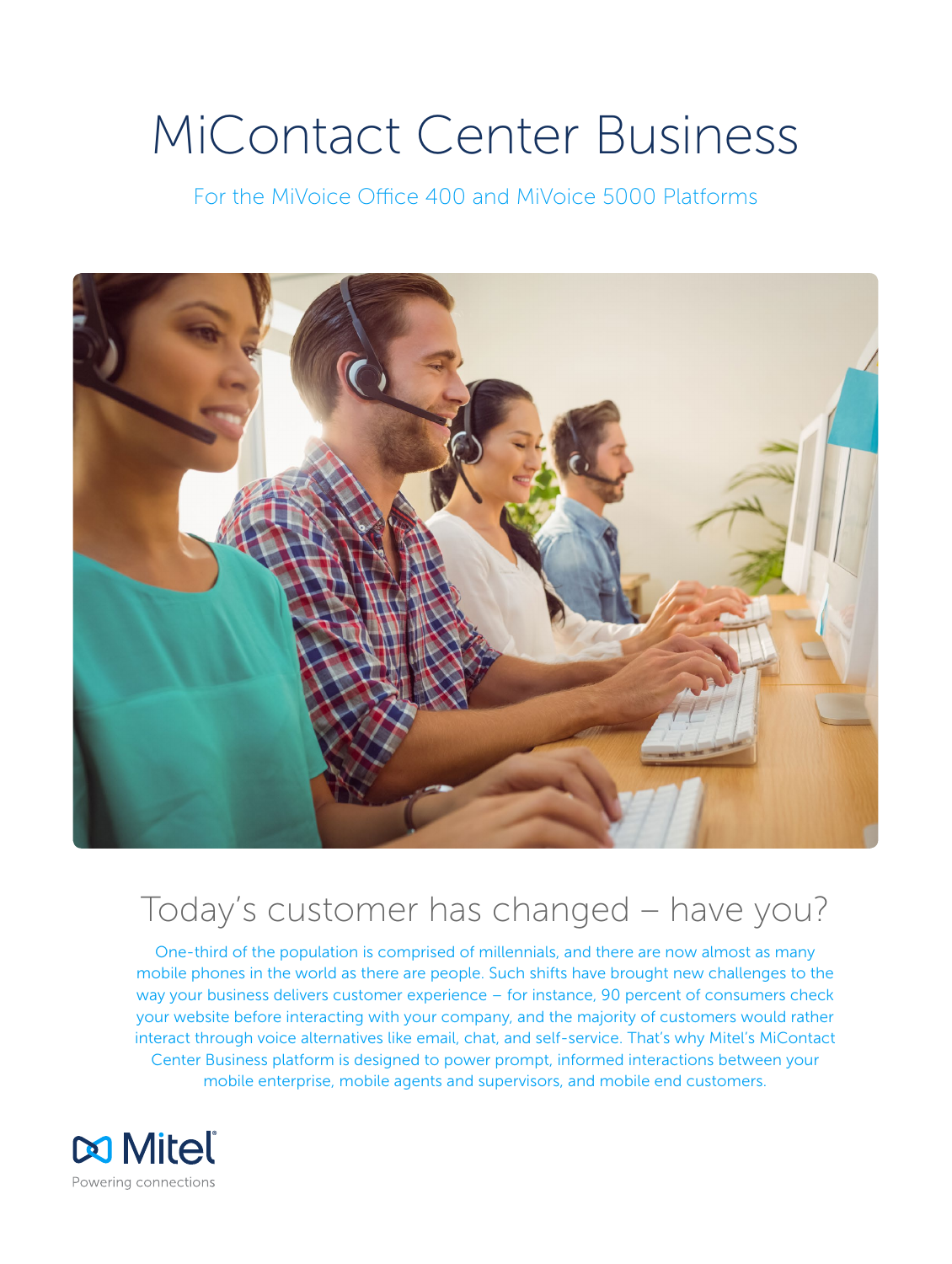## It requires that you

- *• Empower your customers to be served the way they prefer, and deliver a consistent customer experience across all channels*
- *• Enable employees to handle customer inquiries quickly and efficiently*
- *• Break down silos within your business that prevent customers from getting the right answer on the first try, every time*

# The payoff

An innovative customer experience is a competitive differentiator that attracts new customers, and engaged customers have been proven to spend more money and more frequently.

## Empower your customers

#### GIVE CUSTOMERS CHOICE ON HOW THEY COMMUNICATE

Customers want options on how they can communicate with you. Voice, email, Web chat, SMS text, fax, and social media are all desired means of serving your customers, provided you are just as responsive to these media as you are to phone calls. Mitel's MiContact Center Business solution allows you to efficiently integrate and maintain service levels across all media.

#### MANAGE CUSTOMER EXPECTATIONS

Managing customer expectations is key to increasing the probability that a customer will stay in queue, and will remain a satisfied customer who wants to do business with you in the future. MiContact Center Business keeps customers well informed, providing estimated wait time messaging and continuous position in queue updates.

Customers can access real-time estimated wait times from business' corporate Websites for all medias, enabling them to make informed decisions about how to reach a company. They are also given flexible alternatives to waiting in queue, including queued call backs and self-service options.

#### PROFILE CUSTOMERS FOR THE BIGGEST RETURN

The often quoted rule still stands – 20 percent of your customers generate 80 percent of your revenue. So it makes sense that you deliver a superior level of service to your top tier customers. MiContact Center Business allows you to profile your customers, regardless of the way they contact you, so you can easily identify top tier customers and prioritize their position in queue, or ensure they are handled by your top agents.

# Drive agent and supervisor productivity

#### GIVE AGENTS AND SUPERVISORS TOOLS FOR SUCCESS

MiContact Center Business delivers desktop productivity tools that enable agents and supervisors to make informed decisions and provide prompt service. Supervisors can see and manage who is available to answer calls and how queues are performing.

Agents can efficiently handle voice and digital media contacts from a single application on their desktop – performing telephony, email, Web chat, SMS, and social media actions using fewer steps, with reduced errors in interaction handling for an optimized customer experience.

Both agents and supervisors benefit from mobile contact center capabilities. With MiContact Center Business, they can work remotely, from home or anywhere with an Internet connection, just as if they were in the office. Supervisors also benefit from having access to real-time monitoring and reporting capabilities natively on Windows 8 tablets or using VMware View on non-Windows tablets.

#### PUT CUSTOMER INFORMATION AT YOUR AGENTS' FINGER TIPS

Mitel's seamless integration with back office systems, such as customer relationship management (CRM) systems, presents agents with critical customer data screen pops as calls and multimedia contacts arrive, enabling them to provide customers with the information they need, when they need it. This results in greater customer satisfaction and loyalty, as well as immediate and ongoing business success.

#### RESOLVE CUSTOMER INQUIRIES – THE FIRST TIME

Mitel's ability to unify communications between contact center workers and back-office employees provides agents which can instantly locate, message, or conference in subject matter experts to obtain immediate answers. With customer profiling, intelligent contact routing, and enterprise presence, Mitel helps agents answer customer inquiries in a single transaction.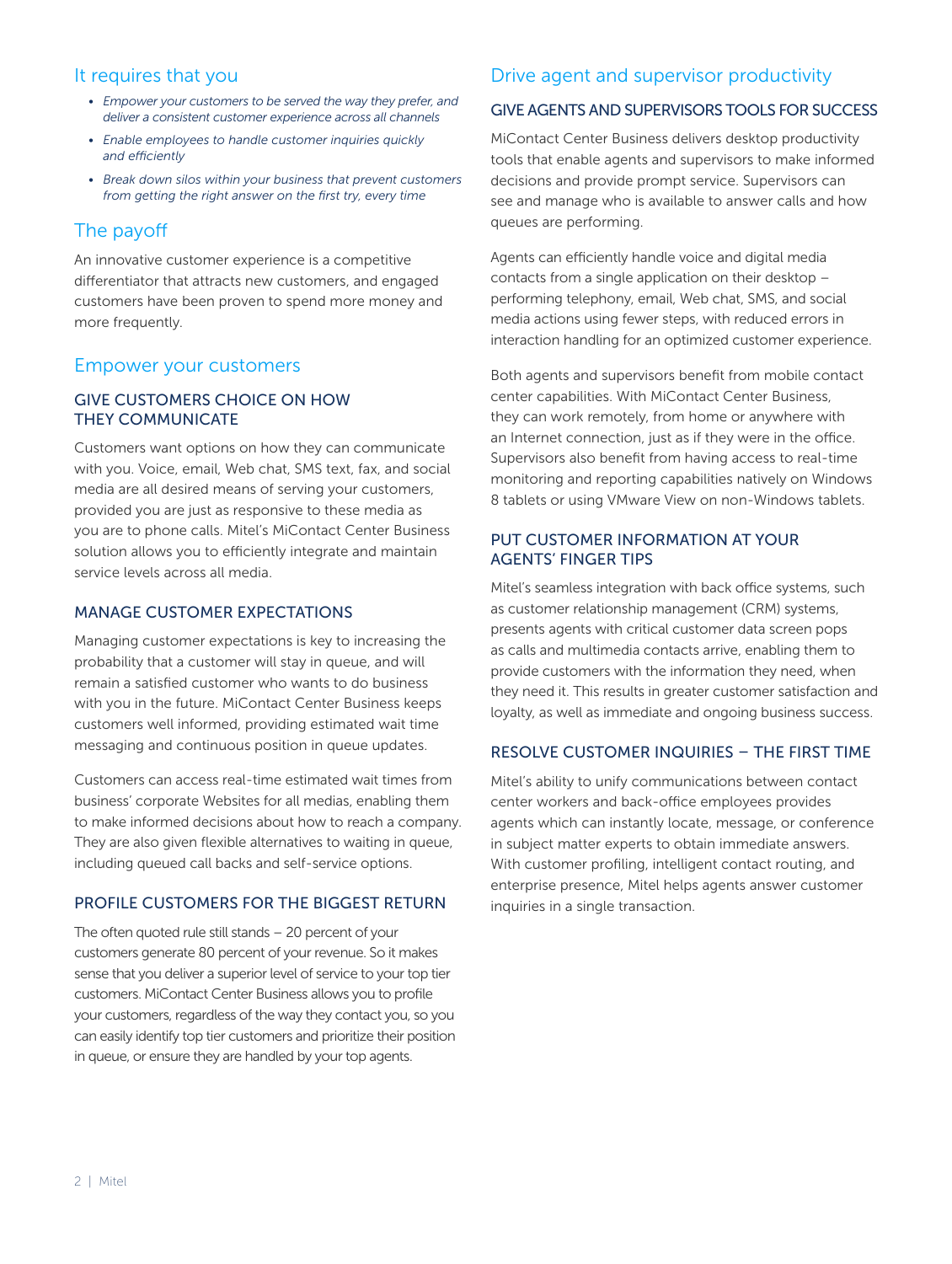# Streamline your operations

#### SEE THE COMPLETE PICTURE

Enterprise-wide historical and real-time reporting and monitoring lets you see the big picture and the call-by-call performance of each agent. Real-time reporting allows you to respond instantly to changing traffic volumes and ensure service levels are maintained. With historical reporting you can measure and demonstrate contact center performance against service level objectives, review a play-by-play account of contact center events, and identify ways to improve business processes.

#### ENSURE BUSINESS CONTINUITY

MiContact Center Business is also supported in virtual environments, leveraging VMware, Microsoft Hyper-V, and Citrix to virtualize both server and client desktops. Virtualizing MiContact Center Business delivers capital cost savings associated with the reduction in server hardware and real estate; operational savings related to the reduction in power and server provisioning costs; as well as productivity improvements and resource efficiencies in data center management and risk mitigation for business continuity and disaster recovery plans.

# Business value that scales as you grow

Mitel recognizes contact center requirements can vary greatly depending on the size and needs of your business. That's why Mitel's MiContact Center Business for the MiVoice Business platform is offered in two bundles: Workgroup (up to 100 agents) and Contact Center (+100 agents). IVR and digital interaction capabilities (email, SMS, Web chat, fax, and social) are two separate add-ons available in both license levels.

MiContact Center Business is composed of the following applications and tools

#### MANAGEMENT AND REPORTING APPLICATIONS

- *• Contact Center Management – the foundation of Mitel MiContact Center Business, it provides browser-based tools for reporting on all agents and queues, managing contact center performance, and traffic analysis.*
- *• Interactive Contact Center and Interactive Visual Queue – tools to change agent and queue states instantly, so you can respond to changing contact volumes immediately. Also provides contact recognition and prioritization, to ensure priority calls are answered first.*

#### MEDIA DISTRIBUTION AND ROUTING APPLICATIONS

- *• Automatic Call Distribution – routes calls to the most appropriate group, based on the type of service required by the caller, and ensures calls are appropriately distributed within a group according to such attributes as the caller's priority, which agent they last spoke to, or the agent's skill level or idle time. Calls can be automatically re-routed or agent availability changed, based on current queue conditions.*
- *• IVR Routing – Interactive Voice Response (IVR) and advanced routing help you to intelligently manage callers and their expectations, provide options for self-service, and deliver announcements to callers in queue, such as expected wait time and position in queue. An intuitive drag and drop graphical user interface allows you to quickly and easily build and manage call flows. Speech-enabled IVR functionality, such as Text-to-Speech and Automatic Speech Recognition, are optionally available for IVR Routing.*
- *• Multimedia Contact Center – enables you to efficiently integrate with IMAP-based email systems (Microsoft Exchange 2007/2010/2013, Exchange Online, and Gmail) and maintain service levels across multi-channel contact types in addition to voice, including email, Web chat, SMS text, fax, and social media. It also includes the ability to quickly and easily build multimedia workflows from a drag-anddrop graphical user interface, the ability to publish real-time contact center metrics to a public Website using a Contact Us page, and an email system agnostic agent desktop client.*

#### AGENT AND SUPERVISOR PRODUCTIVITY APPLICATIONS

- *• Ignite Agent Client – available as a thick client on the desktop or as a Web-based thin client, Mitel Ignite gives agents all the tools they need to efficiently and effectively handle all voice and digital interactions from a single interface, including quick access to real-time monitoring capabilities, and integration with the Mitel MiCollab UC client.*
- *• Screen Pop – a desktop pop-up application provides agents with customer information using data pulled from your customer database. Integrations are available for most market leading CRM solutions.*
- *• Outbound messaging – offers automated dialing and notifications for end-customers for self-service and proactive customer care, including the ability to escalate to live-assist interactions with agents in the contact center.*
- *• Remote agents – Line State Monitoring to support agents on any endpoint, including DECT devices and mobile phones, and Web client to provide agent anywhere capabilities.*